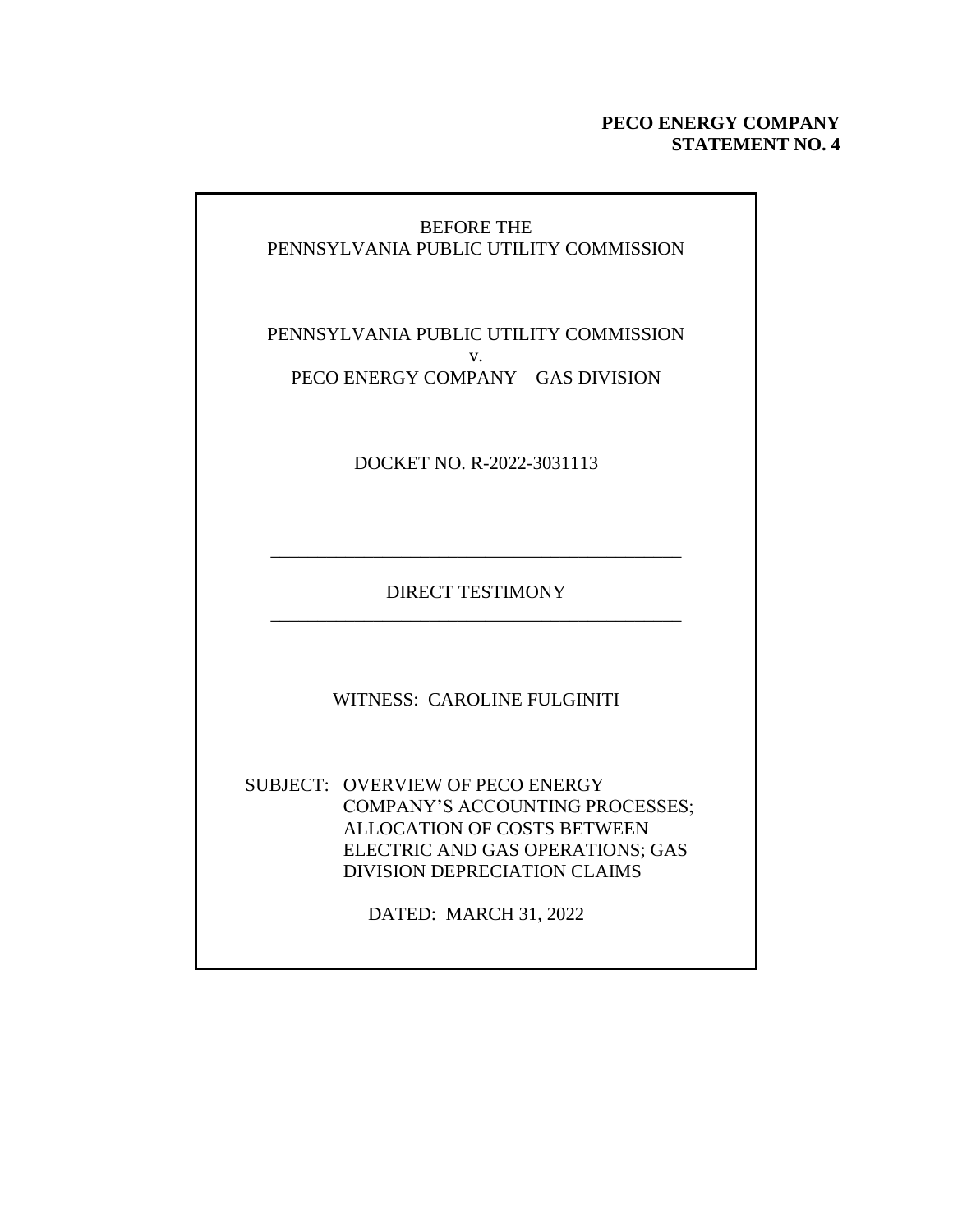## **TABLE OF CONTENTS**

| III. ALLOCATION OF COSTS BETWEEN ELECTRIC AND GAS OPERATIONS  5 |  |
|-----------------------------------------------------------------|--|
|                                                                 |  |
|                                                                 |  |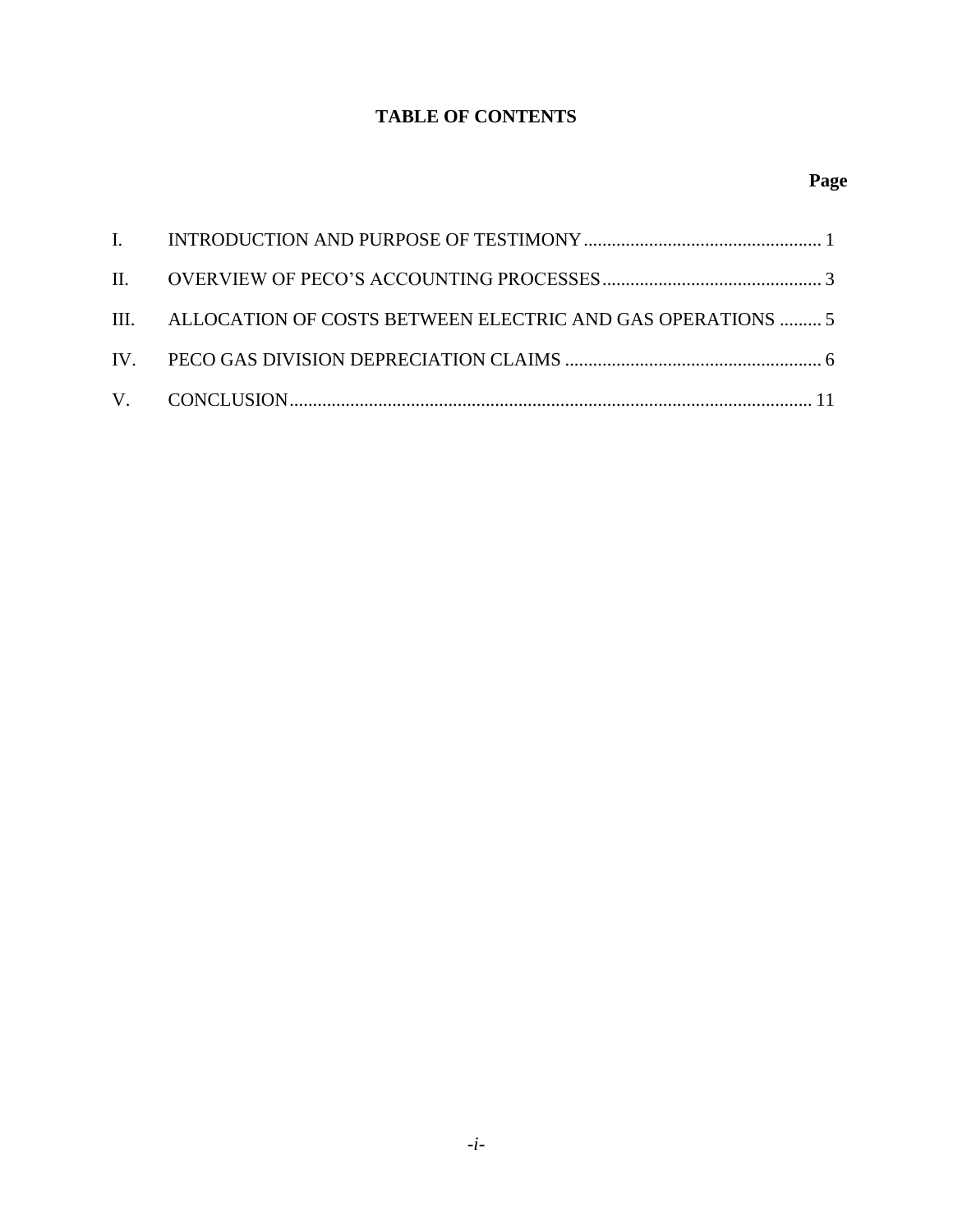<span id="page-2-0"></span>

| $\mathbf{1}$<br>$\boldsymbol{2}$<br>3 |    |    | <b>DIRECT TESTIMONY</b><br>OF<br><b>CAROLINE FULGINITI</b>                         |
|---------------------------------------|----|----|------------------------------------------------------------------------------------|
| $\overline{4}$                        |    |    | I.<br><b>INTRODUCTION AND PURPOSE OF TESTIMONY</b>                                 |
| 5                                     | 1. | Q. | Please state your name and business address.                                       |
| 6                                     |    | A. | My name is Caroline Fulginiti. My business address is PECO Energy Company,         |
| $\overline{7}$                        |    |    | 2301 Market Street, Philadelphia, Pennsylvania 19103.                              |
| $8\,$                                 | 2. | Q. | By whom are you employed and in what capacity?                                     |
| 9                                     |    | A. | I am employed by PECO Energy Company ("PECO" or the "Company") as the              |
| 10                                    |    |    | Director of Accounting. In that capacity, I am responsible for maintaining PECO's  |
| 11                                    |    |    | accounting books and records under United States Generally Accepted Accounting     |
| 12                                    |    |    | Principles ("GAAP") and the Federal Energy Regulatory Commission's ("FERC")        |
| 13                                    |    |    | Uniform System of Accounts Prescribed for Public Utilities and Licensees and       |
| 14                                    |    |    | Uniform System of Accounts Prescribed for Natural Gas Companies Subject to the     |
| 15                                    |    |    | Provisions of the Federal Power Act ("Uniform System of Accounts"). In addition, I |
| 16                                    |    |    | am responsible for PECO's financial reporting to the U.S. Securities and Exchange  |
| 17                                    |    |    | Commission ("SEC"), the FERC and the Pennsylvania Public Utility Commission        |
| 18                                    |    |    | ("PUC" or "Commission").                                                           |
| 19                                    | 3. | Q. | Please describe your educational background.                                       |
| 20                                    |    | A. | I received a Bachelor of Business Administration from James Madison University     |
| 21                                    |    |    | and Master of Professional Accountancy from Indiana University.                    |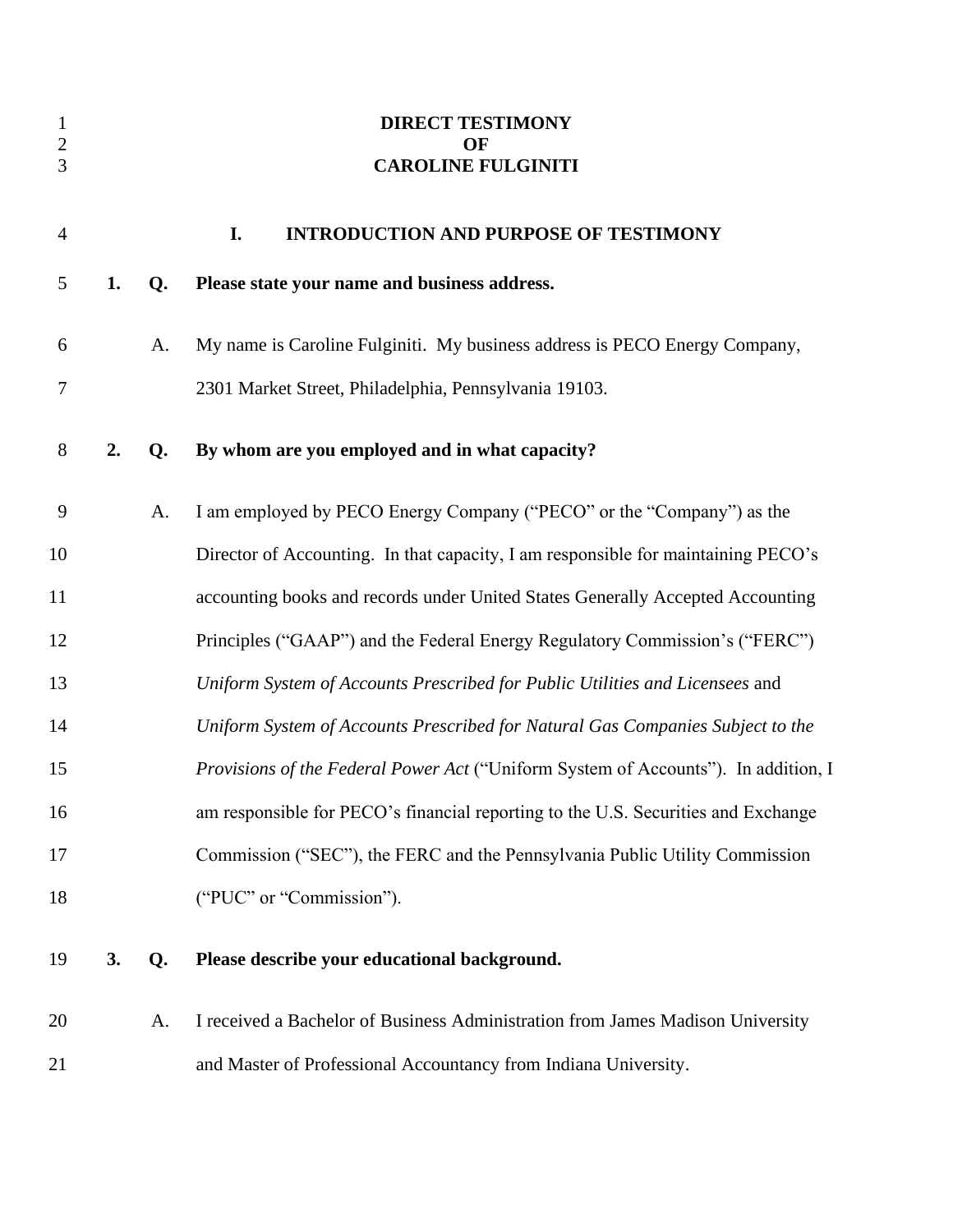## **4. Q. Please describe your professional experience.**

| $\overline{2}$ |    | A. | Upon graduation, I was hired as an audit associate for PricewaterhouseCoopers, LLP     |
|----------------|----|----|----------------------------------------------------------------------------------------|
| 3              |    |    | in Chicago. After 7 years at PricewaterhouseCoopers, I began employment with           |
| $\overline{4}$ |    |    | Exelon Corporation in 2007. I held various roles at Exelon, including Manager of       |
| 5              |    |    | Accounting Policy & Research, Manager of Power Team Accounting and Manager of          |
| 6              |    |    | PECO Accounting prior to being promoted to Director of Property Accounting and         |
| $\tau$         |    |    | Project Controls in 2014. In 2016, I became Director of Financial Operations for       |
| $8\,$          |    |    | PECO, overseeing the Company's capital and operations and maintenance budgeting        |
| 9              |    |    | process. I assumed my current responsibilities as the Director of Accounting for       |
| 10             |    |    | PECO in January 2020.                                                                  |
| 11             | 5. | Q. | What is the purpose of your testimony?                                                 |
| 12             |    | A. | I will provide a general overview of PECO's accounting processes. I will then          |
| 13             |    |    | describe how PECO allocates common costs between its natural gas and electric          |
| 14             |    |    | operations. Finally, I will present and explain PECO's claims for accrued and annual   |
| 15             |    |    | depreciation related to the utility plant in service of PECO's Gas Division as of the  |
| 16             |    |    | end of the historic test year (December 31, 2021) ("HTY"), future test year            |
| 17             |    |    | (December 31, 2022) ("FTY") and the fully projected future test year (December 31,     |
| 18             |    |    | 2023) ("FPFTY").                                                                       |
| 19             | 6. | Q. | Please identify the exhibits you are sponsoring.                                       |
| 20             |    | A. | I am sponsoring PECO Exhibits CF-1, CF-2 and CF-3, which include, respectively,        |
| 21             |    |    | the results of the depreciation studies related to the original cost of PECO's gas and |
| 22             |    |    | common plant in service at December 31, 2021 and estimated to be in service at         |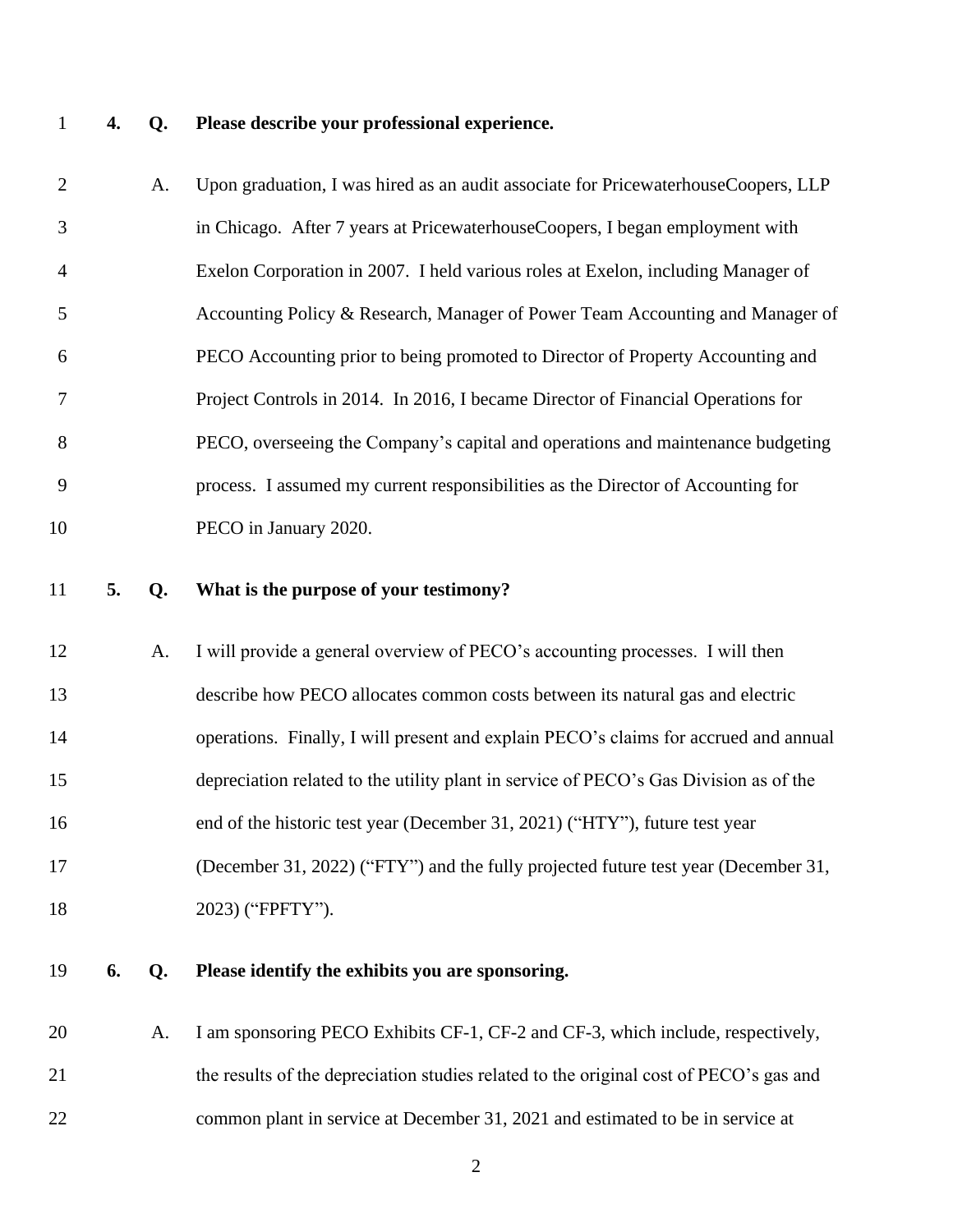<span id="page-4-0"></span>

| $\mathbf{1}$   |    |    | December 31, 2022 and December 31, 2023. I am also sponsoring PECO Exhibit                    |
|----------------|----|----|-----------------------------------------------------------------------------------------------|
| $\overline{2}$ |    |    | CF-4, which is a service-life-study performed by Gannett Fleming based upon plant             |
| 3              |    |    | balances at December 31, 2018.                                                                |
| $\overline{4}$ |    |    | <b>OVERVIEW OF PECO'S ACCOUNTING PROCESSES</b><br>П.                                          |
| 5              | 7. | Q. | How are PECO's accounting records maintained?                                                 |
| 6              |    | A. | The Company's accounting records are kept in accordance with GAAP and FERC's                  |
| 7              |    |    | Uniform System of Accounts, as required by the PUC's regulations at 52 Pa. Code §             |
| 8              |    |    | $57.42(a)$ . In addition, PECO maintains a continuing property records system in              |
| 9              |    |    | accordance with PUC and FERC requirements.                                                    |
| 10             | 8. | Q. | Do PECO's continuing property records accurately reflect the original cost of                 |
|                |    |    |                                                                                               |
| 11             |    |    | the property in question?                                                                     |
| 12             |    | A. | Yes, they do. A determination of the original cost of PECO's gas plant was made in            |
| 13             |    |    | the 1940s with the approval of the PUC. Subsequent plant additions, retirements and           |
| 14             |    |    | adjustments have been recorded on an original cost basis in accordance with GAAP,             |
| 15             |    |    | the PUC's regulations and the Uniform System of Accounts.                                     |
| 16             | 9. | Q. | Are PECO's books and records audited?                                                         |
| 17             |    | A. | Yes, PECO's books and records are audited. Exelon Corporation, PECO's parent,                 |
| 18             |    |    | maintains Exelon Audit Services ("EAS") <sup>1</sup> that routinely audits various aspects of |

<sup>&</sup>lt;sup>1</sup> Prior to 2018, EAS was referred to as the Internal Audit Department, or "IA."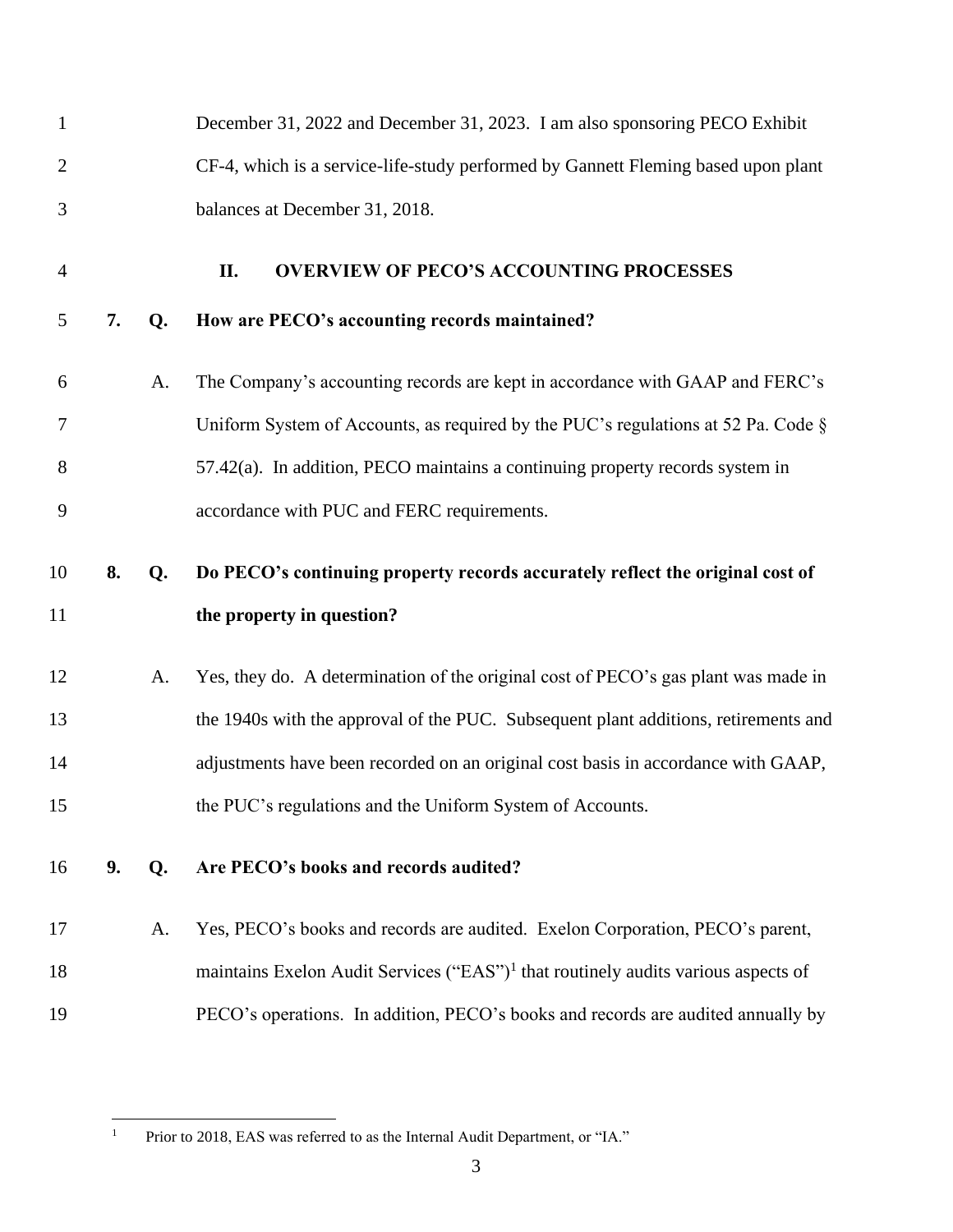1 its outside auditors.

| $\overline{2}$ |     |    | In 2014, the PUC completed a Focused Management and Operations Audit of PECO,           |
|----------------|-----|----|-----------------------------------------------------------------------------------------|
| 3              |     |    | which included a review of the Company's internal audit process. The PUC's report       |
| $\overline{4}$ |     |    | made note that "the IA department is responsible for evaluating the design and          |
| 5              |     |    | effectiveness of internal control systems and governance processes throughout the       |
| 6              |     |    | Exelon organization by performing risk based audits on activities affecting the         |
| 7              |     |    | financial, legal, reputational and operational aspects of the Company." The PUC's       |
| $8\,$          |     |    | review of the internal audit process resulted in no findings or recommendations.        |
| 9              | 10. | Q. | How can you be sure that all property reflected in PECO's plant accounts is, in         |
| 10             |     |    | fact, used and useful?                                                                  |
| 11             |     | A. | As explained in the testimony of Mr. Ronald A. Bradley (PECO Statement No. 1), the      |
| 12             |     |    | assets included in PECO's rate base in this case are, or by the end of the FTY and the  |
| 13             |     |    | FPFTY will be, in service and used by PECO to provide gas service to its customers.     |
| 14             |     |    | Moreover, PECO has a process in place requiring that: (1) a record be made in the       |
| 15             |     |    | field at the time any property unit is added to service or permanently removed from     |
| 16             |     |    | service; and (2) based on the records made in the field, appropriate accounting entries |
| 17             |     |    | be made to the Company's property accounts to add or remove, respectively, the          |
| 18             |     |    | original cost of any property unit that was added or retired. Individuals with          |
| 19             |     |    | appropriate authority must review and approve the entries that are made to record the   |
| 20             |     |    | addition and removal of property units from the Company's plant accounts.               |
| 21             |     |    | Additionally, EAS performed an audit of the controls surrounding PECO's fixed asset     |
| 22             |     |    | process in 2015, which included review of fixed asset accounting records. EAS           |
| 23             |     |    | concluded that the processes and general control environment - which includes those     |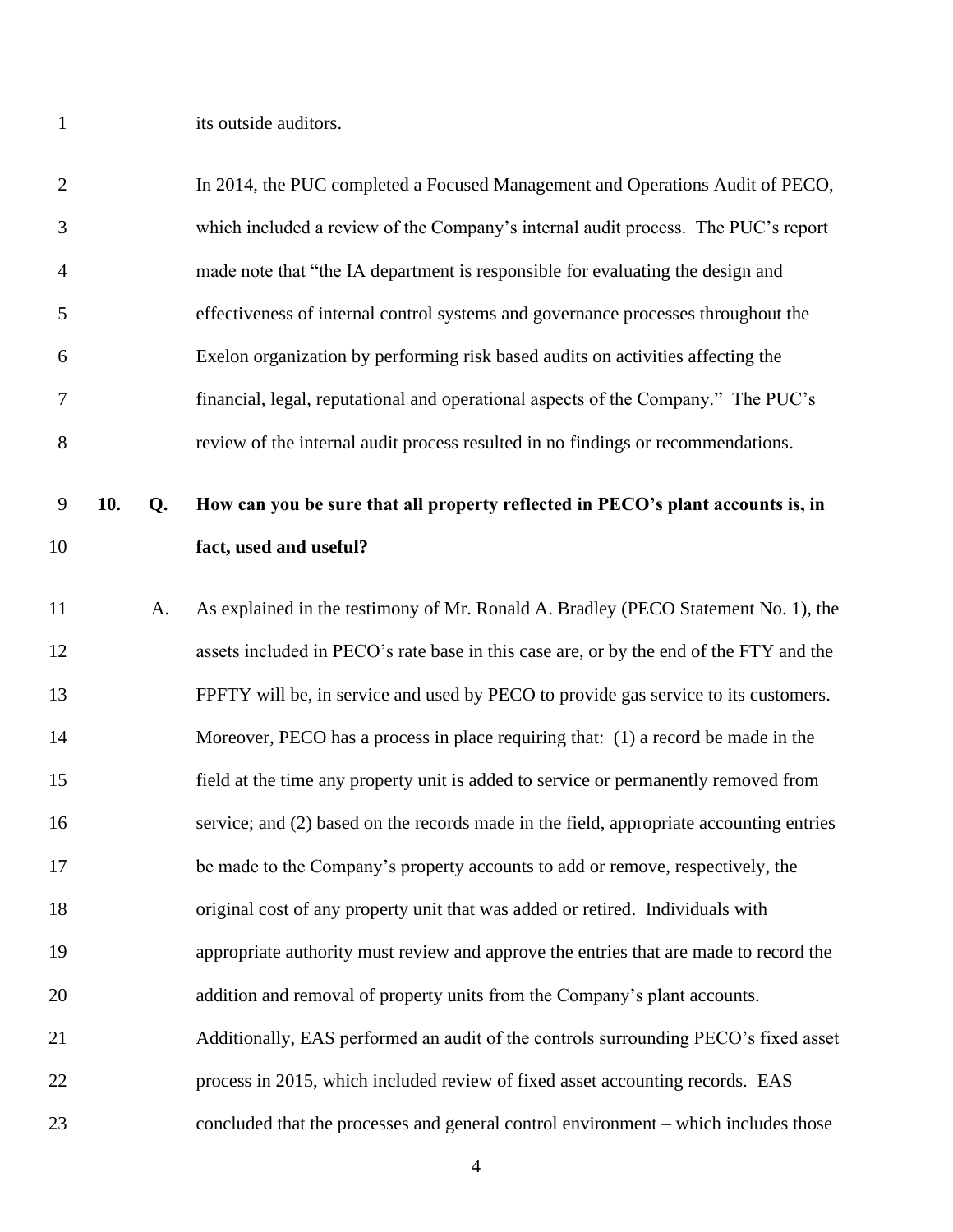<span id="page-6-0"></span>

| $\mathbf{1}$        |     |    | activities necessary to provide reasonable assurance that risks are being managed and     |
|---------------------|-----|----|-------------------------------------------------------------------------------------------|
| $\overline{2}$      |     |    | objectives $met - are effective$ .                                                        |
| 3<br>$\overline{4}$ |     |    | Ш.<br><b>ALLOCATION OF COSTS BETWEEN</b><br><b>ELECTRIC AND GAS OPERATIONS</b>            |
| 5                   | 11. | Q. | Does PECO maintain separate books and records for its electric and natural gas            |
| 6                   |     |    | operations?                                                                               |
| 7                   |     | A. | Yes. Under applicable PUC and FERC regulations, PECO is required to maintain,             |
| 8                   |     |    | separately, certain income statement accounts and to maintain, separately, certain        |
| 9                   |     |    | balance sheet accounts for its electric and natural gas operations.                       |
| 10                  | 12. | Q. | How does the Company allocate "common plant" between its two divisions?                   |
| 11                  |     | A. | "Common plant" (i.e., facilities, such as PECO's headquarters office building in          |
| 12                  |     |    | Philadelphia, that are used to provide both electric and gas service) is allocated on the |
| 13                  |     |    | basis of a three-part formula, with equal weight given to relative plant investment,      |
| 14                  |     |    | total revenue and number of customers. The allocation factors utilized for purposes       |
| 15                  |     |    | of this rate filing are set forth in the applicable schedules of PECO Exhibits MJT-1,     |
| 16                  |     |    | MJT-2 and MJT-3.                                                                          |
| 17                  | 13. | Q. | Are operating expenses handled in the same fashion?                                       |
| 18                  |     | A. | No, a different method is used to allocate operating expenses. The Company                |
| 19                  |     |    | develops factors to allocate between gas and electric operations those operating          |
| 20                  |     |    | expenses that are not directly assigned. PECO reviews these factors annually and          |
| 21                  |     |    | updates them as necessary to reflect the forces driving the costs to which they apply.    |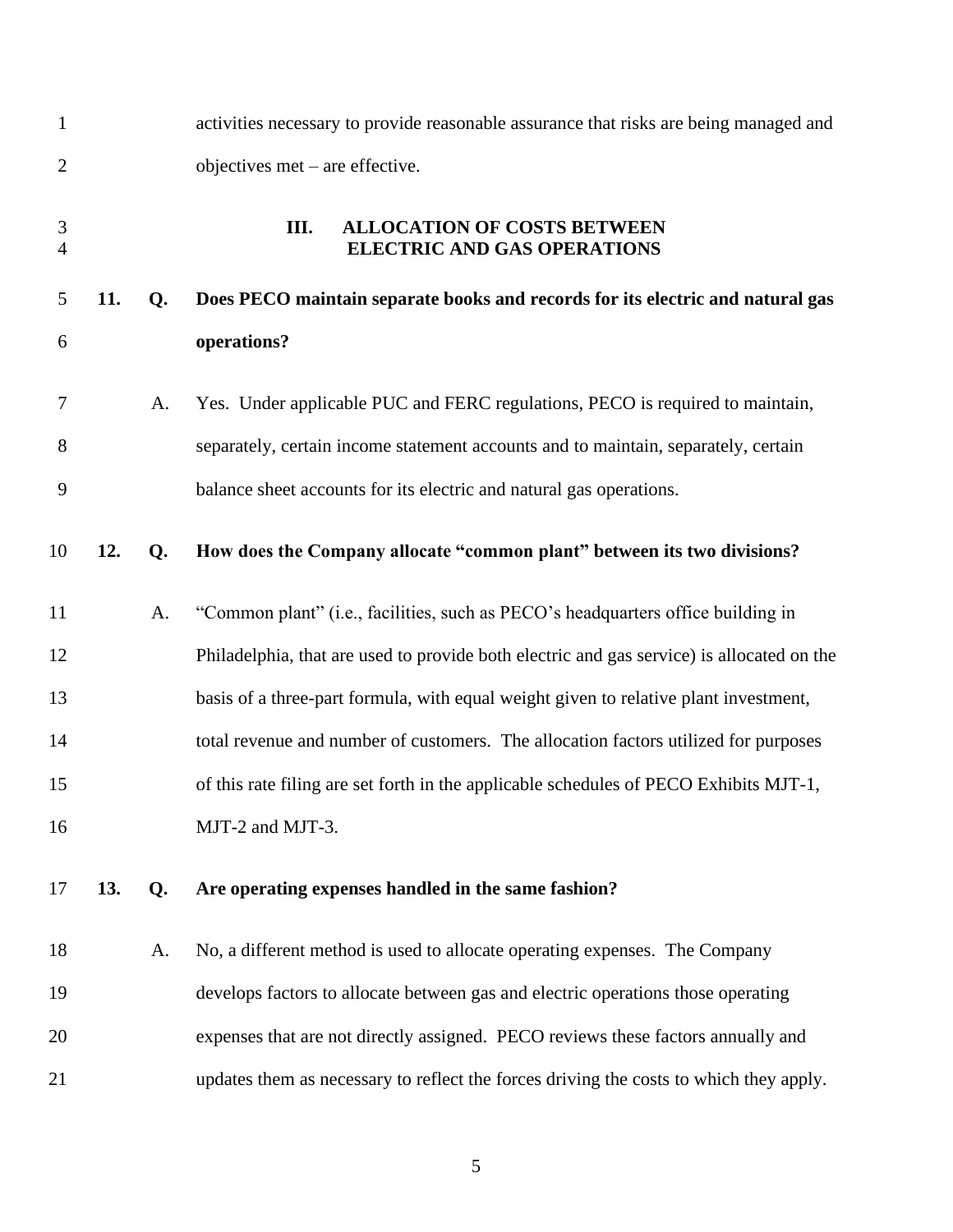- **14. Q. Please explain the method used to allocate non-assignable Administrative and General ("A&G") expense.**
- A. Expenses in this category consist of the labor and other resources of the Company's A&G departments, such as Finance, Marketing, and Accounting, which provide service to both the gas and electric divisions. Non-assignable expenses in these areas are allocated to gas operations based upon a percentage calculated by dividing: (1) 7 the previous year's non-fuel Operating  $\&$  Maintenance ("O $\&$ M") expenses that were directly assigned to gas operations, by (2) the total of all the previous year's non-fuel 9 O&M expenses that were directly assigned to gas and electric operations.

#### **15. Q. Please explain the method used to allocate non-assignable bad debt expense.**

 A. Bad debt expense associated with customer accounts receivable is allocated to gas operations based on the historical ratio of accounts receivable charged off. Although bad debt expense is allocated for accounting purposes, uncollectible accounts expense included in revenue requirement for ratemaking purposes is calculated based on the net uncollectible accounts charged off expressed as a percentage of total tariff revenue, as explained by Mr. Michael J. Trzaska (PECO Statement No. 3).

### <span id="page-7-0"></span>**IV. PECO GAS DIVISION DEPRECIATION CLAIMS**

#### **16. Q. Has a service-life study of PECO's gas utility plant in service been performed?**

 A. Yes. With the assistance of Gannett Fleming, Inc., a service-life study was performed based on PECO's plant balances at December 31, 2018, which is provided as PECO Exhibit CF-4. The study was filed with the PUC in April 2020 at Docket No. M-2020-3020569. Prior to the Company's 2018 service life study, a service life study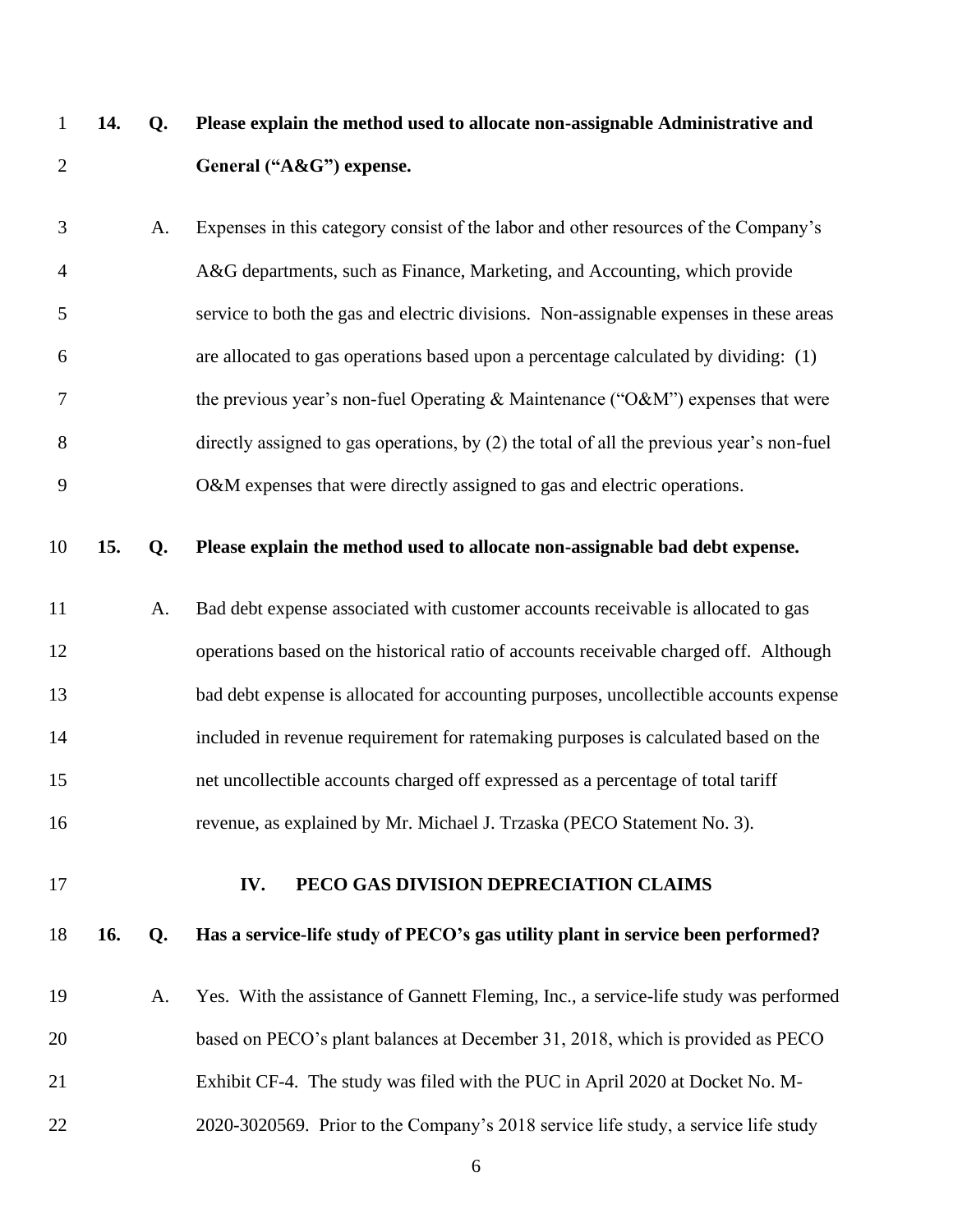| $\mathbf{1}$   |     |    | was performed in 2014 based on PECO's plant balances at December 31, 2013.                |
|----------------|-----|----|-------------------------------------------------------------------------------------------|
| $\overline{2}$ | 17. | Q. | Have you prepared exhibits presenting the results of PECO's depreciation                  |
| 3              |     |    | studies?                                                                                  |
| $\overline{4}$ |     | A. | Yes. PECO Exhibits CF-1, CF-2 and CF-3 reflect PECO's gas and common plant in             |
| 5              |     |    | service as of December 31, 2021, 2022 and 2023 respectively. Exhibits CF-1, CF-2          |
| 6              |     |    | and CF-3 rely upon the service lives and depreciation rates developed in the              |
| 7              |     |    | Company's 2018 service life study.                                                        |
| $8\,$          | 18. | Q. | What is the purpose of the depreciation study?                                            |
| 9              |     | A. | PECO is relying principally on data for a FPFTY ending December 31, 2023 to               |
| 10             |     |    | support its proposed increase in revenue requirement in this case. Accordingly, the       |
| 11             |     |    | purpose of the depreciation study is to provide the basis to calculate the estimated      |
| 12             |     |    | 2023 annual depreciation accruals related to plant in service for ratemaking purposes     |
| 13             |     |    | and, using procedures approved by the PUC, to estimate PECO's book reserve at             |
| 14             |     |    | December 31, 2023.                                                                        |
| 15             |     |    | PECO uses the remaining life method of depreciation, which calculates depreciation        |
| 16             |     |    | accruals designed to recover the original cost less accrued depreciation of utility plant |
| 17             |     |    | over the estimated remaining life of that plant, by depreciable group.                    |
| 18             | 19. | Q. | Please describe PECO Exhibits CF-1, CF-2 and CF-3.                                        |
| 19             |     | A. | PECO Exhibit CF-1 is titled "Annual Depreciation Accruals Related to Utility Plant        |
| 20             |     |    | in Service for 2021." This exhibit includes the results of the depreciation study         |
| 21             |     |    | related to the original cost of PECO's plant in service at December 31, 2021. The         |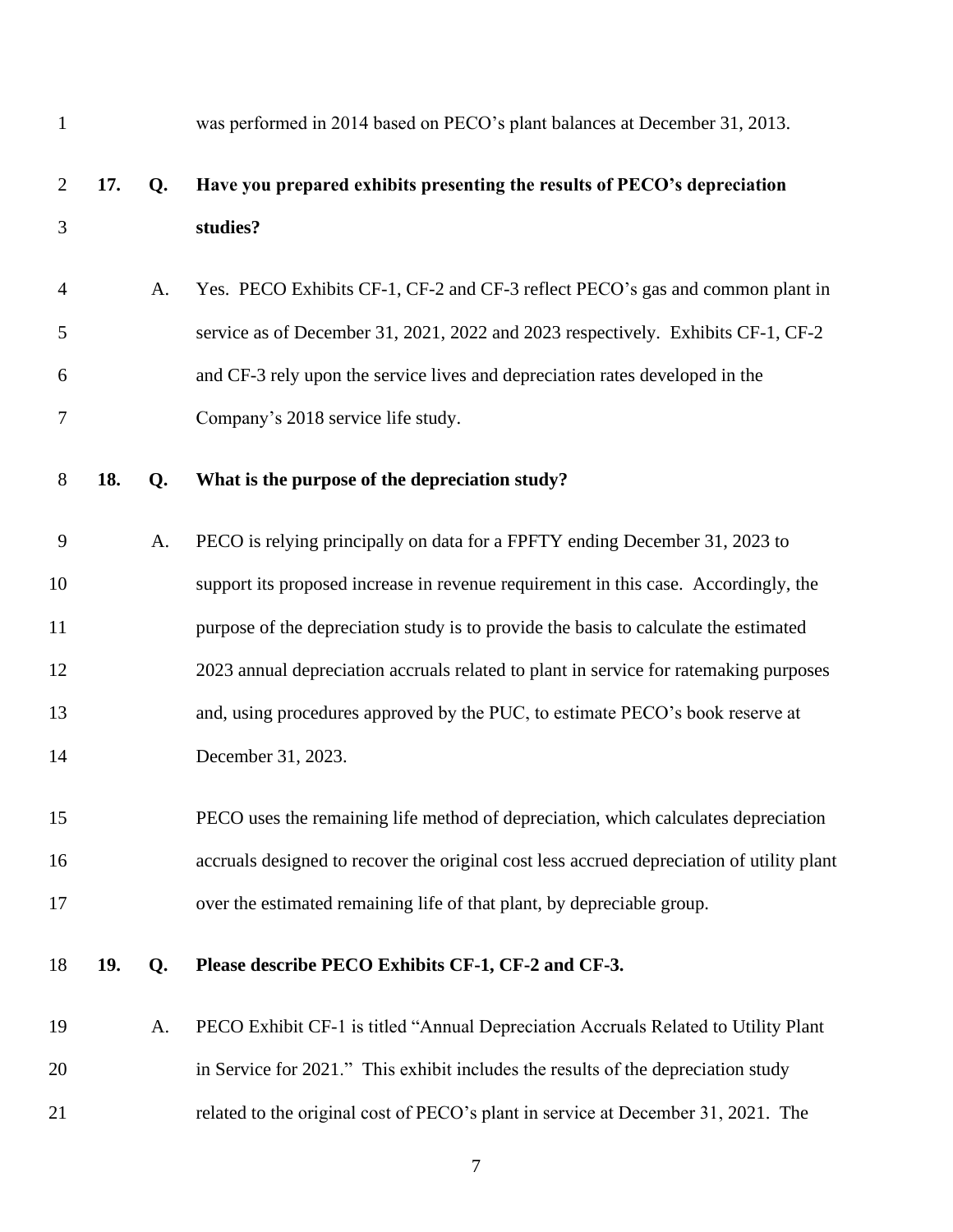| $\mathbf{1}$   |     |    | exhibit also includes the detailed depreciation calculations used to determine 2022     |
|----------------|-----|----|-----------------------------------------------------------------------------------------|
| $\overline{2}$ |     |    | depreciation rates, which are used in calculating the estimated 2022 Annual             |
| 3              |     |    | Depreciation Accruals shown in PECO Exhibit CF-2.                                       |
| $\overline{4}$ |     |    | PECO Exhibit CF-2 is titled "Estimated Annual Depreciation Accruals Related to          |
| 5              |     |    | Utility Plant in Service for 2022." This exhibit includes the results of the            |
| 6              |     |    | depreciation study related to the estimated original cost of PECO's plant in service at |
| 7              |     |    | December 31, 2022. PECO Exhibit CF-2 includes PECO's FTY plant additions for            |
| 8              |     |    | gas and allocated common plant claimed in rate base in this case and reflects the       |
| 9              |     |    | depreciation accruals related to those additions in the column titled "2022 Estimated   |
| 10             |     |    | Annual Depreciation Accrual."                                                           |
| 11             |     |    | PECO Exhibit CF-3 is titled "Estimated Annual Depreciation Accruals Related to          |
| 12             |     |    | Utility Plant in Service for 2023." This exhibit includes the results of the            |
| 13             |     |    | depreciation study related to the estimated original cost of PECO's plant in service at |
| 14             |     |    | December 31, 2023. PECO Exhibit CF-3 includes PECO's FPFTY plant additions              |
| 15             |     |    | for gas and allocated common plant claimed in rate base in this case and reflects the   |
| 16             |     |    | depreciation accruals related to those additions in the column titled "2023 Estimated   |
| 17             |     |    | Depreciation Accrual."                                                                  |
| 18             | 20. | Q. | Has the Commission previously approved PECO's use of the remaining-life                 |
| 19             |     |    | method of depreciation?                                                                 |
| 20             |     | A. | Yes. In 1988, in PECO's Gas Division rate proceeding at Docket No. R-870629, the        |
| 21             |     |    | Commission approved PECO's use of the remaining life method and also approved           |
| 22             |     |    | PECO's adjusted book reserve as the measure of accrued depreciation for ratemaking.     |
| 23             |     |    | PECO has employed the remaining-life method in each of the Annual Depreciation<br>8     |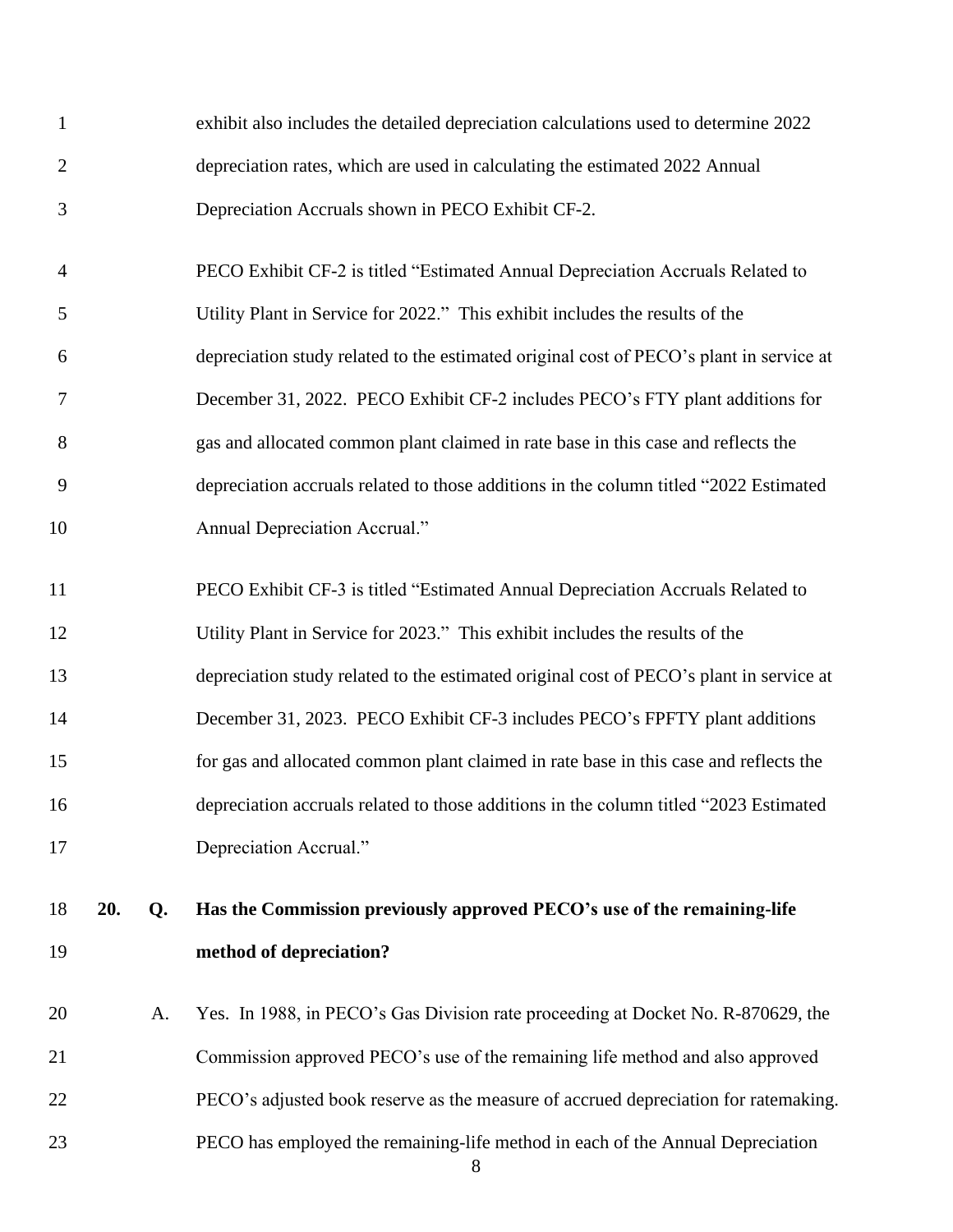| $\mathbf{1}$   |     |    | Reports filed with the Commission since it adopted the remaining life method.          |
|----------------|-----|----|----------------------------------------------------------------------------------------|
| $\overline{2}$ | 21. | Q. | How was the accumulated depreciation recorded in the Company's book reserve            |
| 3              |     |    | ("accumulated depreciation") used in the calculation of annual depreciation?           |
| $\overline{4}$ |     | A. | The accumulated depreciation, by account, at December 31, 2021, is one of the          |
| 5              |     |    | factors used in calculating the annual depreciation accruals. The methodology used     |
| 6              |     |    | to calculate the annual depreciation accrual is consistent with the methodology        |
| $\tau$         |     |    | described in the 2018 Depreciation Study (PECO Exhibit CF-4).                          |
| 8              | 22. | Q. | How was the estimated accumulated depreciation at December 31, 2022                    |
| 9              |     |    | determined?                                                                            |
| 10             |     | A. | As shown in Exhibit CF-2, the December 31, 2022 estimated accumulated                  |
| 11             |     |    | depreciation was developed by: (1) adding the 2022 estimated annual depreciation       |
| 12             |     |    | accruals to the actual accumulated depreciation by account as of January 1, 2022; (2)  |
| 13             |     |    | subtracting the estimated 2022 plant retirements by account; and (3) adding 2022       |
| 14             |     |    | estimated salvage and subtracting estimated removal costs that are closed to the book  |
| 15             |     |    | reserve, by account. The 2022 annual depreciation accruals are estimated by adding     |
| 16             |     |    | the following three items: (1) the estimated net book value of depreciable plant by    |
| 17             |     |    | account as of December 31, 2021, multiplied by the depreciation rates shown in         |
| 18             |     |    | PECO Exhibit CF-2; (2) the 2022 estimated plant additions multiplied by the            |
| 19             |     |    | depreciation rate (using a half-year convention) for the appropriate accounts; and (3) |
| 20             |     |    | the 2022 estimated salvage or cost of removal multiplied by the depreciation rate      |
| 21             |     |    | (using a half-year convention) for the appropriate account.                            |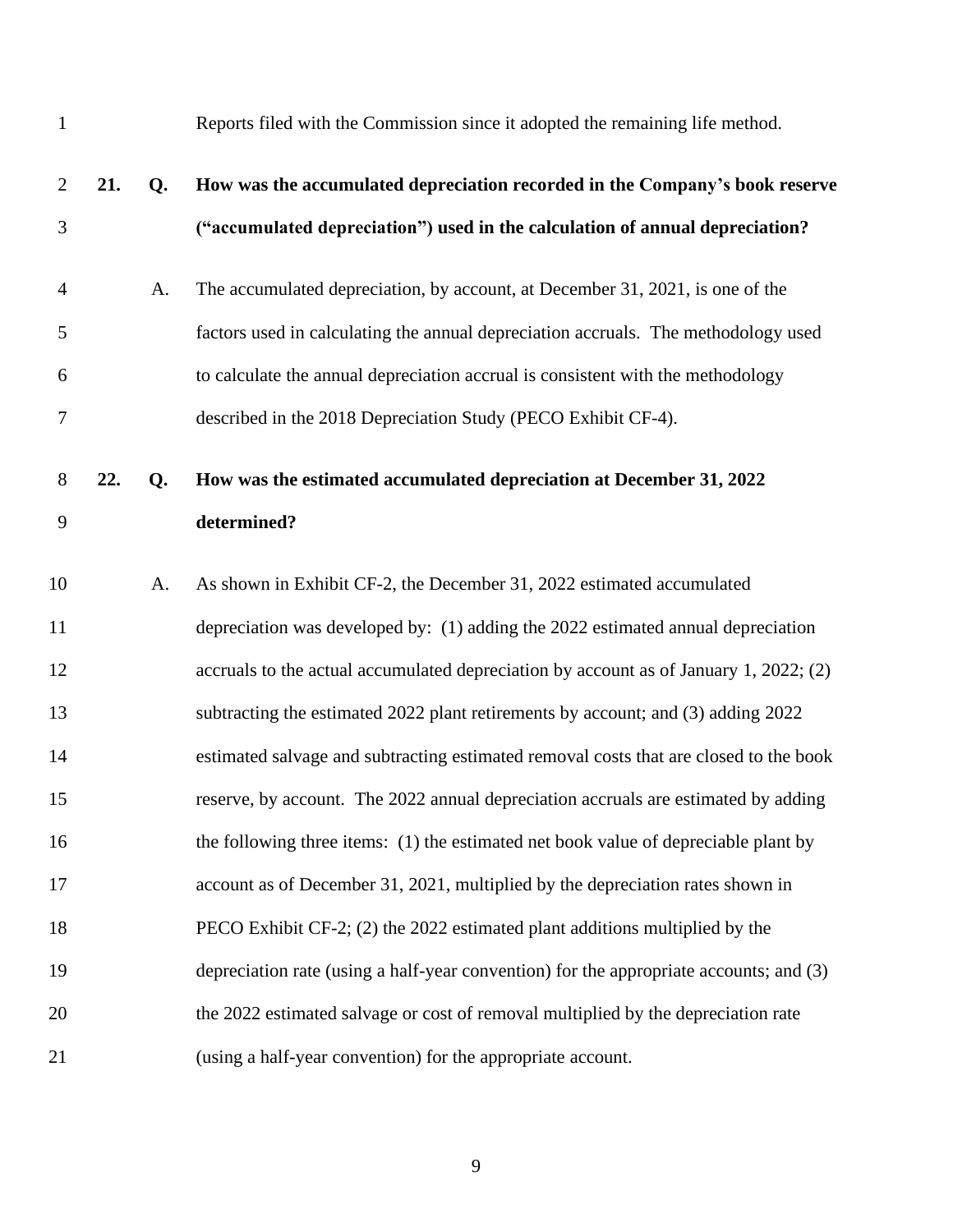# **23. Q. How was the estimated accumulated depreciation at December 31, 2023 determined?**

- A. As shown in PECO Exhibit CF-3, the December 31, 2023 estimated accumulated depreciation was developed by: (1) adding the 2023 estimated annual depreciation accruals to the estimated accumulated depreciation by account as of January 1, 2023; (2) subtracting the 2023 estimated plant retirements by account; and (3) adding 2023 estimated salvage and subtracting estimated removal costs that are closed to the book reserve, by account. The 2023 annual depreciation accruals are estimated by adding the following three items: (1) the estimated net book value balance of depreciable 10 plant by account as of December 31, 2022, multiplied by the depreciation rates shown in PECO Exhibit CF-3; (2) the 2023 estimated plant additions multiplied by the depreciation rate (using a half-year convention) for the appropriate account; and (3) the 2023 estimated salvage or cost of removal multiplied by the depreciation rate (using a half-year convention) for the appropriate account.
- **24. Q. Have you prepared schedules that summarize the development of the original cost of gross plant, estimated accumulated depreciation, estimated net book value of depreciable plant, and estimated annual depreciation accruals, by property account, for utility plant in service at December 31, 2023?**
- A. Yes. PECO Exhibit CF-3 provides this information. The original cost of gross plant in service at December 31, 2023 was calculated by adding the estimated plant 21 additions by account for 2023 to, and subtracting the estimated plant retirements for 2023 from, the estimated original cost of gross plant as of December 31, 2022. The estimated net book value of depreciable plant at December 31, 2023 was calculated